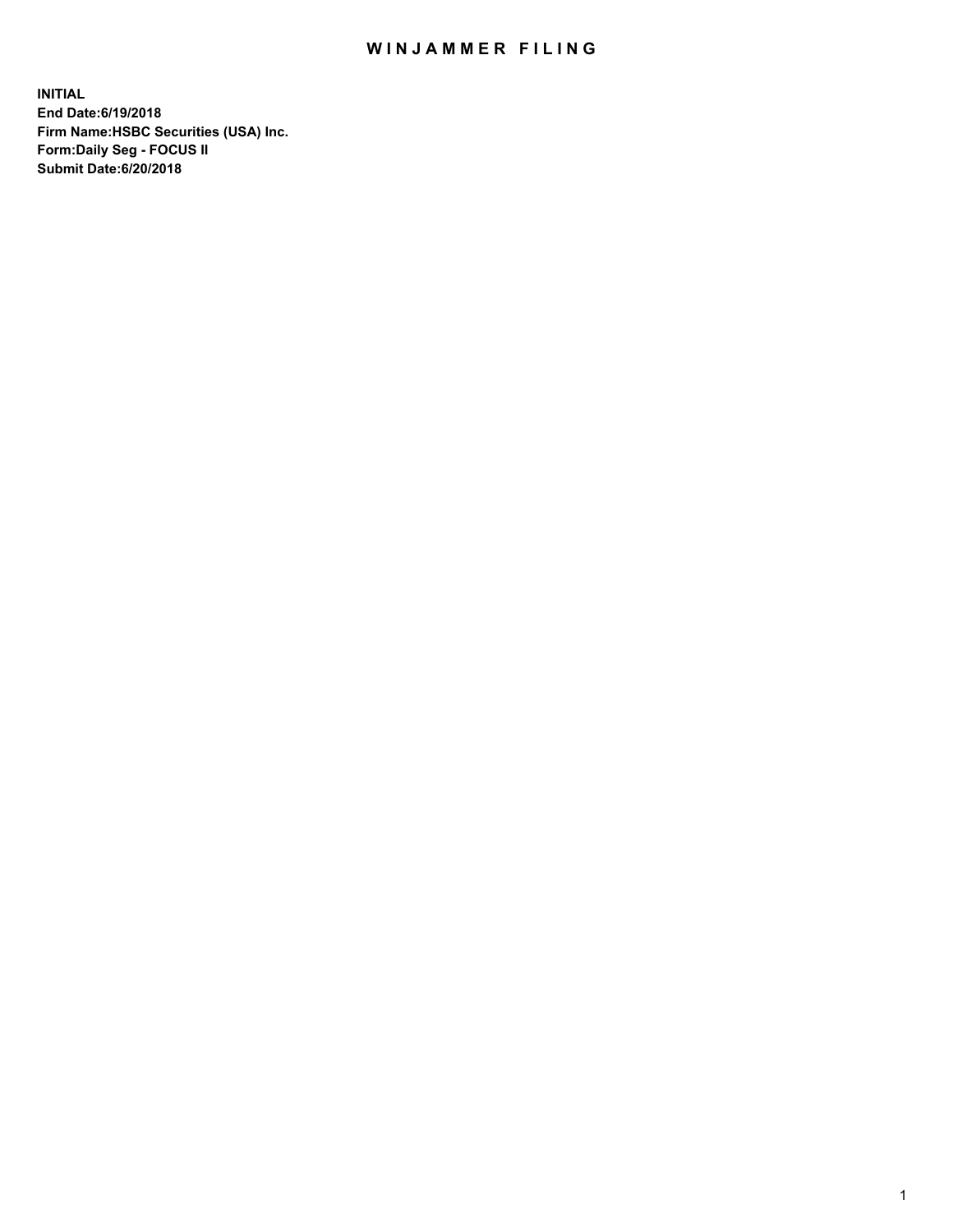**INITIAL End Date:6/19/2018 Firm Name:HSBC Securities (USA) Inc. Form:Daily Seg - FOCUS II Submit Date:6/20/2018 Daily Segregation - Cover Page**

| Name of Company                                                                                                                                                                                                                                                                                                                | <b>HSBC Securities (USA) Inc.</b>                                           |
|--------------------------------------------------------------------------------------------------------------------------------------------------------------------------------------------------------------------------------------------------------------------------------------------------------------------------------|-----------------------------------------------------------------------------|
| <b>Contact Name</b>                                                                                                                                                                                                                                                                                                            | <b>Michael Vacca</b>                                                        |
| <b>Contact Phone Number</b>                                                                                                                                                                                                                                                                                                    | 212-525-7951                                                                |
| <b>Contact Email Address</b>                                                                                                                                                                                                                                                                                                   | michael.vacca@us.hsbc.com                                                   |
| FCM's Customer Segregated Funds Residual Interest Target (choose one):<br>a. Minimum dollar amount: ; or<br>b. Minimum percentage of customer segregated funds required:% ; or<br>c. Dollar amount range between: and; or<br>d. Percentage range of customer segregated funds required between:% and%.                         | 147,000,000<br>$\underline{\mathbf{0}}$<br>0 <sub>0</sub><br>0 <sub>0</sub> |
| FCM's Customer Secured Amount Funds Residual Interest Target (choose one):<br>a. Minimum dollar amount: ; or<br>b. Minimum percentage of customer secured funds required:% ; or<br>c. Dollar amount range between: and; or<br>d. Percentage range of customer secured funds required between: % and %.                         | 25,000,000<br><u>0</u><br>0 <sub>0</sub><br>0 <sub>0</sub>                  |
| FCM's Cleared Swaps Customer Collateral Residual Interest Target (choose one):<br>a. Minimum dollar amount: ; or<br>b. Minimum percentage of cleared swaps customer collateral required:% ; or<br>c. Dollar amount range between: and; or<br>d. Percentage range of cleared swaps customer collateral required between:% and%. | 95,000,000<br><u>0</u><br>00<br>00                                          |

Attach supporting documents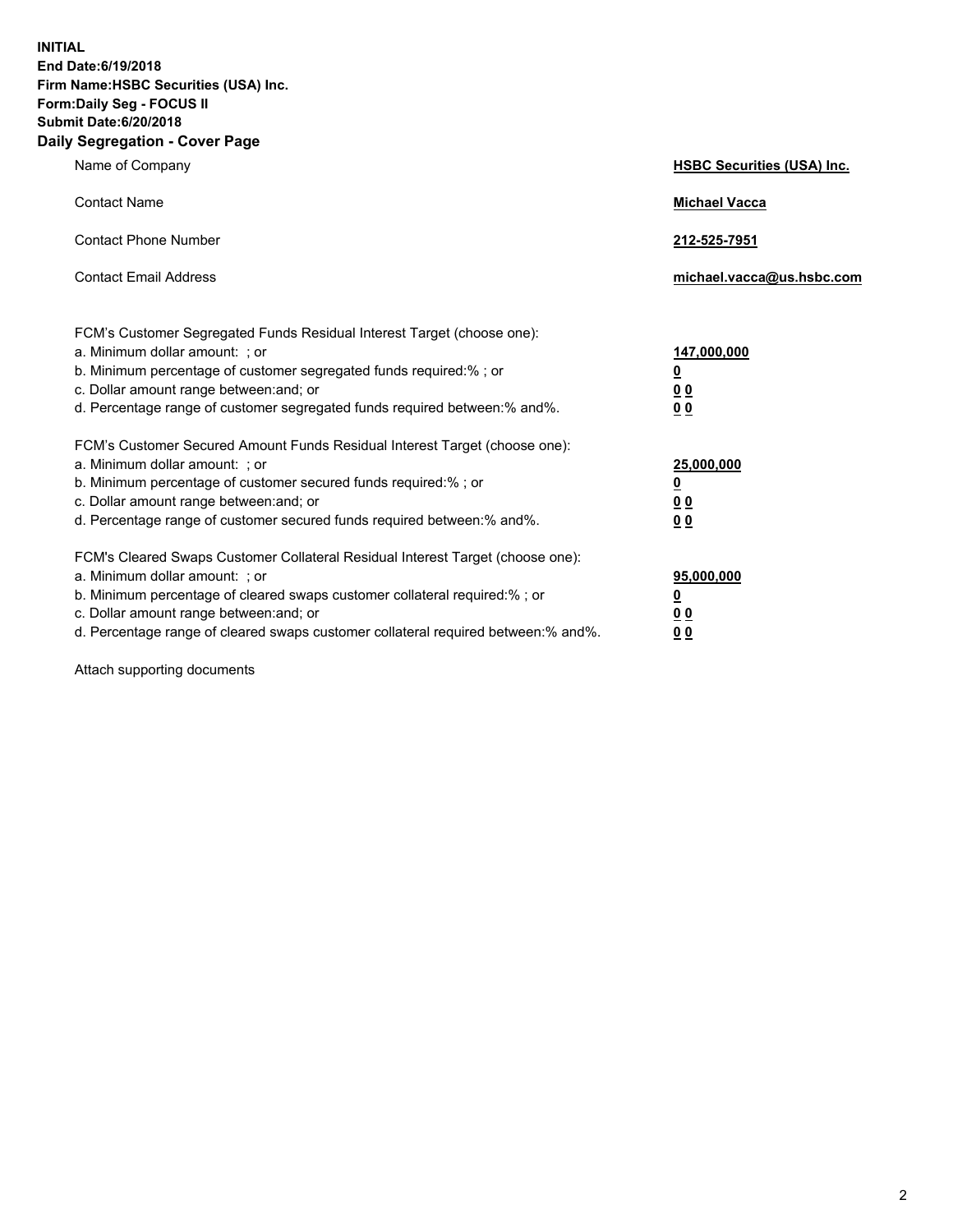**INITIAL End Date:6/19/2018 Firm Name:HSBC Securities (USA) Inc. Form:Daily Seg - FOCUS II Submit Date:6/20/2018 Daily Segregation - Secured Amounts** Foreign Futures and Foreign Options Secured Amounts Amount required to be set aside pursuant to law, rule or regulation of a foreign government or a rule of a self-regulatory organization authorized thereunder 1. Net ledger balance - Foreign Futures and Foreign Option Trading - All Customers A. Cash **103,995,425** [7315] B. Securities (at market) **92,513,386** [7317] 2. Net unrealized profit (loss) in open futures contracts traded on a foreign board of trade **2,050,062** [7325] 3. Exchange traded options a. Market value of open option contracts purchased on a foreign board of trade **0** [7335] b. Market value of open contracts granted (sold) on a foreign board of trade **0** [7337] 4. Net equity (deficit) (add lines 1. 2. and 3.) **198,558,873** [7345] 5. Account liquidating to a deficit and account with a debit balances - gross amount **313,008** [7351] Less: amount offset by customer owned securities **-311,280** [7352] **1,728** [7354] 6. Amount required to be set aside as the secured amount - Net Liquidating Equity Method (add lines 4 and 5) 7. Greater of amount required to be set aside pursuant to foreign jurisdiction (above) or line 6. FUNDS DEPOSITED IN SEPARATE REGULATION 30.7 ACCOUNTS 1. Cash in banks A. Banks located in the United States **101,914,648** [7500] B. Other banks qualified under Regulation 30.7 **0** [7520] **101,914,648** [7530] 2. Securities A. In safekeeping with banks located in the United States **44,233,704** [7540] B. In safekeeping with other banks qualified under Regulation 30.7 **0** [7560] **44,233,704** [7570] 3. Equities with registered futures commission merchants A. Cash **0** [7580] B. Securities **0** [7590] C. Unrealized gain (loss) on open futures contracts **0** [7600]

- 
- D. Value of long option contracts **0** [7610]
- E. Value of short option contracts **0** [7615] **0** [7620] 4. Amounts held by clearing organizations of foreign boards of trade
	- A. Cash **0** [7640]
		- B. Securities **0** [7650]
		- C. Amount due to (from) clearing organization daily variation **0** [7660]
		- D. Value of long option contracts **0** [7670]
		- E. Value of short option contracts **0** [7675] **0** [7680]
- 5. Amounts held by members of foreign boards of trade
	-
	-
	- C. Unrealized gain (loss) on open futures contracts **2,050,062** [7720]
	- D. Value of long option contracts **0** [7730]
	- E. Value of short option contracts **0** [7735] **92,983,280** [7740]
- 6. Amounts with other depositories designated by a foreign board of trade **0** [7760]
- 7. Segregated funds on hand **0** [7765]
- 8. Total funds in separate section 30.7 accounts **239,131,632** [7770]
- 9. Excess (deficiency) Set Aside for Secured Amount (subtract line 7 Secured Statement Page 1 from Line 8)
- 10. Management Target Amount for Excess funds in separate section 30.7 accounts **25,000,000** [7780]
- 11. Excess (deficiency) funds in separate 30.7 accounts over (under) Management Target **15,571,031** [7785]

**198,560,601** [7355]

**198,560,601** [7360]

 A. Cash **42,653,536** [7700] B. Securities **48,279,682** [7710] **40,571,031** [7380]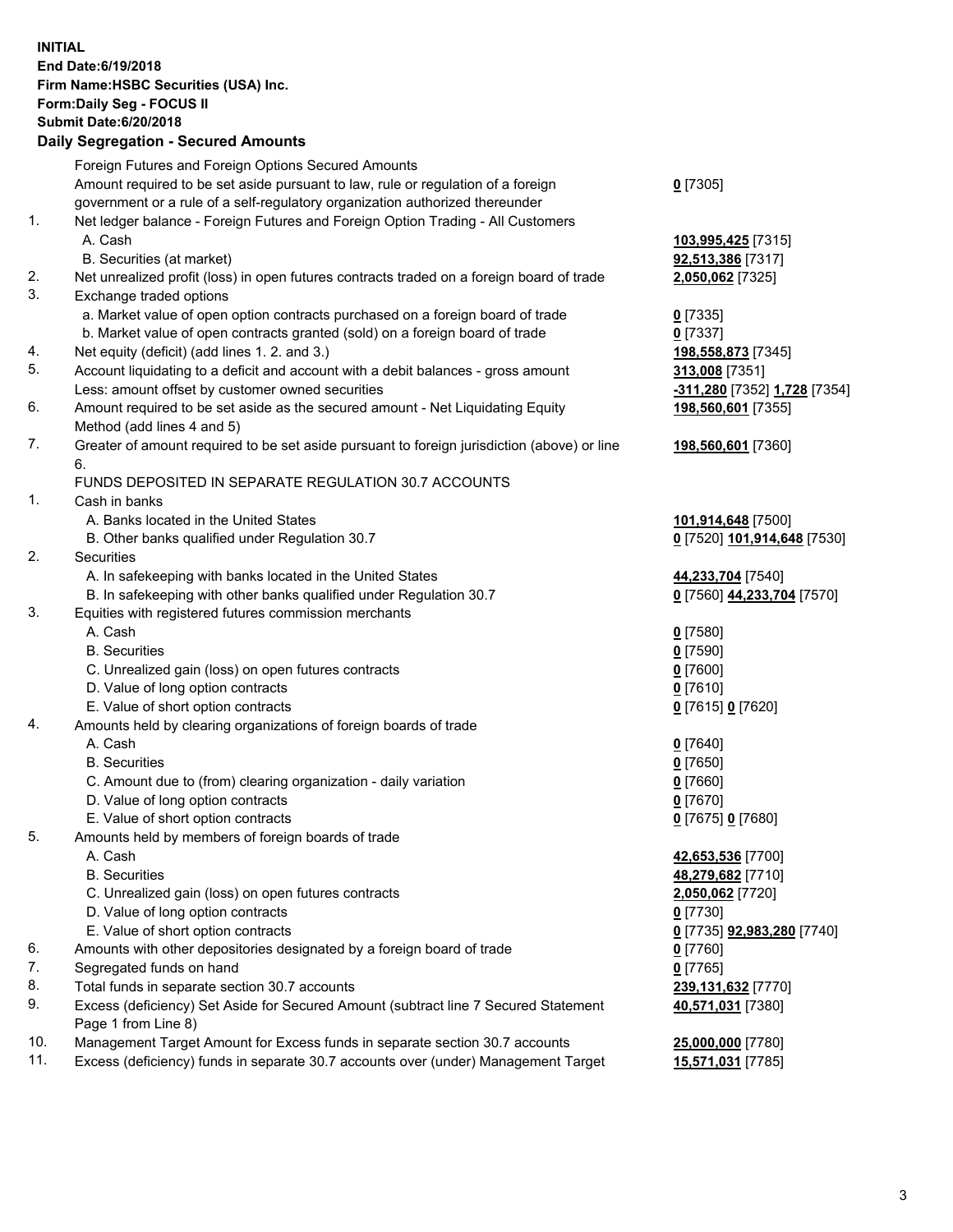| <b>Submit Date:6/20/2018</b><br>Daily Segregation - Segregation Statement<br>SEGREGATION REQUIREMENTS(Section 4d(2) of the CEAct)<br>1.<br>Net ledger balance<br>A. Cash<br>215,048,668 [7010]<br>B. Securities (at market)<br>1,708,338,277 [7020]<br>2.<br>Net unrealized profit (loss) in open futures contracts traded on a contract market<br>81,217,127 [7030]<br>3.<br>Exchange traded options<br>A. Add market value of open option contracts purchased on a contract market<br>276,009,363 [7032]<br>B. Deduct market value of open option contracts granted (sold) on a contract market<br>-100,348,191 [7033]<br>Net equity (deficit) (add lines 1, 2 and 3)<br>4.<br>2,180,265,244 [7040]<br>5.<br>Accounts liquidating to a deficit and accounts with<br>debit balances - gross amount<br>60,045,148 [7045]<br>Less: amount offset by customer securities<br>-60,045,119 [7047] 29 [7050]<br>6.<br>Amount required to be segregated (add lines 4 and 5)<br>2,180,265,273 [7060]<br>FUNDS IN SEGREGATED ACCOUNTS<br>7.<br>Deposited in segregated funds bank accounts<br>A. Cash<br>26,738,870 [7070]<br>B. Securities representing investments of customers' funds (at market)<br>7,869,532 [7080]<br>C. Securities held for particular customers or option customers in lieu of cash (at<br>368,505,851 [7090]<br>market)<br>8.<br>Margins on deposit with derivatives clearing organizations of contract markets<br>A. Cash<br>385,069,614 [7100]<br>B. Securities representing investments of customers' funds (at market)<br>$0$ [7110]<br>C. Securities held for particular customers or option customers in lieu of cash (at<br>1,241,280,791 [7120]<br>market)<br>9.<br>Net settlement from (to) derivatives clearing organizations of contract markets<br>39,447,472 [7130]<br>10.<br>Exchange traded options<br>A. Value of open long option contracts<br>276,009,363 [7132]<br>B. Value of open short option contracts<br>-100,348,191 [7133]<br>11.<br>Net equities with other FCMs<br>A. Net liquidating equity<br>6,281,054 [7140]<br>B. Securities representing investments of customers' funds (at market)<br>0 [7160]<br>C. Securities held for particular customers or option customers in lieu of cash (at<br>$0$ [7170]<br>market)<br>12.<br>Segregated funds on hand<br>98,551,635 [7150]<br>13.<br>Total amount in segregation (add lines 7 through 12)<br>2,349,405,991 [7180]<br>14.<br>Excess (deficiency) funds in segregation (subtract line 6 from line 13)<br>169,140,718 [7190]<br>15.<br>Management Target Amount for Excess funds in segregation<br>147,000,000 [7194] | <b>INITIAL</b> | End Date: 6/19/2018<br>Firm Name: HSBC Securities (USA) Inc.<br>Form: Daily Seg - FOCUS II |  |
|--------------------------------------------------------------------------------------------------------------------------------------------------------------------------------------------------------------------------------------------------------------------------------------------------------------------------------------------------------------------------------------------------------------------------------------------------------------------------------------------------------------------------------------------------------------------------------------------------------------------------------------------------------------------------------------------------------------------------------------------------------------------------------------------------------------------------------------------------------------------------------------------------------------------------------------------------------------------------------------------------------------------------------------------------------------------------------------------------------------------------------------------------------------------------------------------------------------------------------------------------------------------------------------------------------------------------------------------------------------------------------------------------------------------------------------------------------------------------------------------------------------------------------------------------------------------------------------------------------------------------------------------------------------------------------------------------------------------------------------------------------------------------------------------------------------------------------------------------------------------------------------------------------------------------------------------------------------------------------------------------------------------------------------------------------------------------------------------------------------------------------------------------------------------------------------------------------------------------------------------------------------------------------------------------------------------------------------------------------------------------------------------------------------------------------------------------------------------------------------------------------------------------------------------------------------------------------------------------------------------|----------------|--------------------------------------------------------------------------------------------|--|
|                                                                                                                                                                                                                                                                                                                                                                                                                                                                                                                                                                                                                                                                                                                                                                                                                                                                                                                                                                                                                                                                                                                                                                                                                                                                                                                                                                                                                                                                                                                                                                                                                                                                                                                                                                                                                                                                                                                                                                                                                                                                                                                                                                                                                                                                                                                                                                                                                                                                                                                                                                                                                    |                |                                                                                            |  |
|                                                                                                                                                                                                                                                                                                                                                                                                                                                                                                                                                                                                                                                                                                                                                                                                                                                                                                                                                                                                                                                                                                                                                                                                                                                                                                                                                                                                                                                                                                                                                                                                                                                                                                                                                                                                                                                                                                                                                                                                                                                                                                                                                                                                                                                                                                                                                                                                                                                                                                                                                                                                                    |                |                                                                                            |  |
|                                                                                                                                                                                                                                                                                                                                                                                                                                                                                                                                                                                                                                                                                                                                                                                                                                                                                                                                                                                                                                                                                                                                                                                                                                                                                                                                                                                                                                                                                                                                                                                                                                                                                                                                                                                                                                                                                                                                                                                                                                                                                                                                                                                                                                                                                                                                                                                                                                                                                                                                                                                                                    |                |                                                                                            |  |
|                                                                                                                                                                                                                                                                                                                                                                                                                                                                                                                                                                                                                                                                                                                                                                                                                                                                                                                                                                                                                                                                                                                                                                                                                                                                                                                                                                                                                                                                                                                                                                                                                                                                                                                                                                                                                                                                                                                                                                                                                                                                                                                                                                                                                                                                                                                                                                                                                                                                                                                                                                                                                    |                |                                                                                            |  |
|                                                                                                                                                                                                                                                                                                                                                                                                                                                                                                                                                                                                                                                                                                                                                                                                                                                                                                                                                                                                                                                                                                                                                                                                                                                                                                                                                                                                                                                                                                                                                                                                                                                                                                                                                                                                                                                                                                                                                                                                                                                                                                                                                                                                                                                                                                                                                                                                                                                                                                                                                                                                                    |                |                                                                                            |  |
|                                                                                                                                                                                                                                                                                                                                                                                                                                                                                                                                                                                                                                                                                                                                                                                                                                                                                                                                                                                                                                                                                                                                                                                                                                                                                                                                                                                                                                                                                                                                                                                                                                                                                                                                                                                                                                                                                                                                                                                                                                                                                                                                                                                                                                                                                                                                                                                                                                                                                                                                                                                                                    |                |                                                                                            |  |
|                                                                                                                                                                                                                                                                                                                                                                                                                                                                                                                                                                                                                                                                                                                                                                                                                                                                                                                                                                                                                                                                                                                                                                                                                                                                                                                                                                                                                                                                                                                                                                                                                                                                                                                                                                                                                                                                                                                                                                                                                                                                                                                                                                                                                                                                                                                                                                                                                                                                                                                                                                                                                    |                |                                                                                            |  |
|                                                                                                                                                                                                                                                                                                                                                                                                                                                                                                                                                                                                                                                                                                                                                                                                                                                                                                                                                                                                                                                                                                                                                                                                                                                                                                                                                                                                                                                                                                                                                                                                                                                                                                                                                                                                                                                                                                                                                                                                                                                                                                                                                                                                                                                                                                                                                                                                                                                                                                                                                                                                                    |                |                                                                                            |  |
|                                                                                                                                                                                                                                                                                                                                                                                                                                                                                                                                                                                                                                                                                                                                                                                                                                                                                                                                                                                                                                                                                                                                                                                                                                                                                                                                                                                                                                                                                                                                                                                                                                                                                                                                                                                                                                                                                                                                                                                                                                                                                                                                                                                                                                                                                                                                                                                                                                                                                                                                                                                                                    |                |                                                                                            |  |
|                                                                                                                                                                                                                                                                                                                                                                                                                                                                                                                                                                                                                                                                                                                                                                                                                                                                                                                                                                                                                                                                                                                                                                                                                                                                                                                                                                                                                                                                                                                                                                                                                                                                                                                                                                                                                                                                                                                                                                                                                                                                                                                                                                                                                                                                                                                                                                                                                                                                                                                                                                                                                    |                |                                                                                            |  |
|                                                                                                                                                                                                                                                                                                                                                                                                                                                                                                                                                                                                                                                                                                                                                                                                                                                                                                                                                                                                                                                                                                                                                                                                                                                                                                                                                                                                                                                                                                                                                                                                                                                                                                                                                                                                                                                                                                                                                                                                                                                                                                                                                                                                                                                                                                                                                                                                                                                                                                                                                                                                                    |                |                                                                                            |  |
|                                                                                                                                                                                                                                                                                                                                                                                                                                                                                                                                                                                                                                                                                                                                                                                                                                                                                                                                                                                                                                                                                                                                                                                                                                                                                                                                                                                                                                                                                                                                                                                                                                                                                                                                                                                                                                                                                                                                                                                                                                                                                                                                                                                                                                                                                                                                                                                                                                                                                                                                                                                                                    |                |                                                                                            |  |
|                                                                                                                                                                                                                                                                                                                                                                                                                                                                                                                                                                                                                                                                                                                                                                                                                                                                                                                                                                                                                                                                                                                                                                                                                                                                                                                                                                                                                                                                                                                                                                                                                                                                                                                                                                                                                                                                                                                                                                                                                                                                                                                                                                                                                                                                                                                                                                                                                                                                                                                                                                                                                    |                |                                                                                            |  |
|                                                                                                                                                                                                                                                                                                                                                                                                                                                                                                                                                                                                                                                                                                                                                                                                                                                                                                                                                                                                                                                                                                                                                                                                                                                                                                                                                                                                                                                                                                                                                                                                                                                                                                                                                                                                                                                                                                                                                                                                                                                                                                                                                                                                                                                                                                                                                                                                                                                                                                                                                                                                                    |                |                                                                                            |  |
|                                                                                                                                                                                                                                                                                                                                                                                                                                                                                                                                                                                                                                                                                                                                                                                                                                                                                                                                                                                                                                                                                                                                                                                                                                                                                                                                                                                                                                                                                                                                                                                                                                                                                                                                                                                                                                                                                                                                                                                                                                                                                                                                                                                                                                                                                                                                                                                                                                                                                                                                                                                                                    |                |                                                                                            |  |
|                                                                                                                                                                                                                                                                                                                                                                                                                                                                                                                                                                                                                                                                                                                                                                                                                                                                                                                                                                                                                                                                                                                                                                                                                                                                                                                                                                                                                                                                                                                                                                                                                                                                                                                                                                                                                                                                                                                                                                                                                                                                                                                                                                                                                                                                                                                                                                                                                                                                                                                                                                                                                    |                |                                                                                            |  |
|                                                                                                                                                                                                                                                                                                                                                                                                                                                                                                                                                                                                                                                                                                                                                                                                                                                                                                                                                                                                                                                                                                                                                                                                                                                                                                                                                                                                                                                                                                                                                                                                                                                                                                                                                                                                                                                                                                                                                                                                                                                                                                                                                                                                                                                                                                                                                                                                                                                                                                                                                                                                                    |                |                                                                                            |  |
|                                                                                                                                                                                                                                                                                                                                                                                                                                                                                                                                                                                                                                                                                                                                                                                                                                                                                                                                                                                                                                                                                                                                                                                                                                                                                                                                                                                                                                                                                                                                                                                                                                                                                                                                                                                                                                                                                                                                                                                                                                                                                                                                                                                                                                                                                                                                                                                                                                                                                                                                                                                                                    |                |                                                                                            |  |
|                                                                                                                                                                                                                                                                                                                                                                                                                                                                                                                                                                                                                                                                                                                                                                                                                                                                                                                                                                                                                                                                                                                                                                                                                                                                                                                                                                                                                                                                                                                                                                                                                                                                                                                                                                                                                                                                                                                                                                                                                                                                                                                                                                                                                                                                                                                                                                                                                                                                                                                                                                                                                    |                |                                                                                            |  |
|                                                                                                                                                                                                                                                                                                                                                                                                                                                                                                                                                                                                                                                                                                                                                                                                                                                                                                                                                                                                                                                                                                                                                                                                                                                                                                                                                                                                                                                                                                                                                                                                                                                                                                                                                                                                                                                                                                                                                                                                                                                                                                                                                                                                                                                                                                                                                                                                                                                                                                                                                                                                                    |                |                                                                                            |  |
|                                                                                                                                                                                                                                                                                                                                                                                                                                                                                                                                                                                                                                                                                                                                                                                                                                                                                                                                                                                                                                                                                                                                                                                                                                                                                                                                                                                                                                                                                                                                                                                                                                                                                                                                                                                                                                                                                                                                                                                                                                                                                                                                                                                                                                                                                                                                                                                                                                                                                                                                                                                                                    |                |                                                                                            |  |
|                                                                                                                                                                                                                                                                                                                                                                                                                                                                                                                                                                                                                                                                                                                                                                                                                                                                                                                                                                                                                                                                                                                                                                                                                                                                                                                                                                                                                                                                                                                                                                                                                                                                                                                                                                                                                                                                                                                                                                                                                                                                                                                                                                                                                                                                                                                                                                                                                                                                                                                                                                                                                    |                |                                                                                            |  |
|                                                                                                                                                                                                                                                                                                                                                                                                                                                                                                                                                                                                                                                                                                                                                                                                                                                                                                                                                                                                                                                                                                                                                                                                                                                                                                                                                                                                                                                                                                                                                                                                                                                                                                                                                                                                                                                                                                                                                                                                                                                                                                                                                                                                                                                                                                                                                                                                                                                                                                                                                                                                                    |                |                                                                                            |  |
|                                                                                                                                                                                                                                                                                                                                                                                                                                                                                                                                                                                                                                                                                                                                                                                                                                                                                                                                                                                                                                                                                                                                                                                                                                                                                                                                                                                                                                                                                                                                                                                                                                                                                                                                                                                                                                                                                                                                                                                                                                                                                                                                                                                                                                                                                                                                                                                                                                                                                                                                                                                                                    |                |                                                                                            |  |
|                                                                                                                                                                                                                                                                                                                                                                                                                                                                                                                                                                                                                                                                                                                                                                                                                                                                                                                                                                                                                                                                                                                                                                                                                                                                                                                                                                                                                                                                                                                                                                                                                                                                                                                                                                                                                                                                                                                                                                                                                                                                                                                                                                                                                                                                                                                                                                                                                                                                                                                                                                                                                    |                |                                                                                            |  |
|                                                                                                                                                                                                                                                                                                                                                                                                                                                                                                                                                                                                                                                                                                                                                                                                                                                                                                                                                                                                                                                                                                                                                                                                                                                                                                                                                                                                                                                                                                                                                                                                                                                                                                                                                                                                                                                                                                                                                                                                                                                                                                                                                                                                                                                                                                                                                                                                                                                                                                                                                                                                                    |                |                                                                                            |  |
|                                                                                                                                                                                                                                                                                                                                                                                                                                                                                                                                                                                                                                                                                                                                                                                                                                                                                                                                                                                                                                                                                                                                                                                                                                                                                                                                                                                                                                                                                                                                                                                                                                                                                                                                                                                                                                                                                                                                                                                                                                                                                                                                                                                                                                                                                                                                                                                                                                                                                                                                                                                                                    |                |                                                                                            |  |
|                                                                                                                                                                                                                                                                                                                                                                                                                                                                                                                                                                                                                                                                                                                                                                                                                                                                                                                                                                                                                                                                                                                                                                                                                                                                                                                                                                                                                                                                                                                                                                                                                                                                                                                                                                                                                                                                                                                                                                                                                                                                                                                                                                                                                                                                                                                                                                                                                                                                                                                                                                                                                    |                |                                                                                            |  |
|                                                                                                                                                                                                                                                                                                                                                                                                                                                                                                                                                                                                                                                                                                                                                                                                                                                                                                                                                                                                                                                                                                                                                                                                                                                                                                                                                                                                                                                                                                                                                                                                                                                                                                                                                                                                                                                                                                                                                                                                                                                                                                                                                                                                                                                                                                                                                                                                                                                                                                                                                                                                                    |                |                                                                                            |  |
|                                                                                                                                                                                                                                                                                                                                                                                                                                                                                                                                                                                                                                                                                                                                                                                                                                                                                                                                                                                                                                                                                                                                                                                                                                                                                                                                                                                                                                                                                                                                                                                                                                                                                                                                                                                                                                                                                                                                                                                                                                                                                                                                                                                                                                                                                                                                                                                                                                                                                                                                                                                                                    |                |                                                                                            |  |
|                                                                                                                                                                                                                                                                                                                                                                                                                                                                                                                                                                                                                                                                                                                                                                                                                                                                                                                                                                                                                                                                                                                                                                                                                                                                                                                                                                                                                                                                                                                                                                                                                                                                                                                                                                                                                                                                                                                                                                                                                                                                                                                                                                                                                                                                                                                                                                                                                                                                                                                                                                                                                    |                |                                                                                            |  |
|                                                                                                                                                                                                                                                                                                                                                                                                                                                                                                                                                                                                                                                                                                                                                                                                                                                                                                                                                                                                                                                                                                                                                                                                                                                                                                                                                                                                                                                                                                                                                                                                                                                                                                                                                                                                                                                                                                                                                                                                                                                                                                                                                                                                                                                                                                                                                                                                                                                                                                                                                                                                                    |                |                                                                                            |  |
|                                                                                                                                                                                                                                                                                                                                                                                                                                                                                                                                                                                                                                                                                                                                                                                                                                                                                                                                                                                                                                                                                                                                                                                                                                                                                                                                                                                                                                                                                                                                                                                                                                                                                                                                                                                                                                                                                                                                                                                                                                                                                                                                                                                                                                                                                                                                                                                                                                                                                                                                                                                                                    |                |                                                                                            |  |
|                                                                                                                                                                                                                                                                                                                                                                                                                                                                                                                                                                                                                                                                                                                                                                                                                                                                                                                                                                                                                                                                                                                                                                                                                                                                                                                                                                                                                                                                                                                                                                                                                                                                                                                                                                                                                                                                                                                                                                                                                                                                                                                                                                                                                                                                                                                                                                                                                                                                                                                                                                                                                    |                |                                                                                            |  |
|                                                                                                                                                                                                                                                                                                                                                                                                                                                                                                                                                                                                                                                                                                                                                                                                                                                                                                                                                                                                                                                                                                                                                                                                                                                                                                                                                                                                                                                                                                                                                                                                                                                                                                                                                                                                                                                                                                                                                                                                                                                                                                                                                                                                                                                                                                                                                                                                                                                                                                                                                                                                                    |                |                                                                                            |  |
|                                                                                                                                                                                                                                                                                                                                                                                                                                                                                                                                                                                                                                                                                                                                                                                                                                                                                                                                                                                                                                                                                                                                                                                                                                                                                                                                                                                                                                                                                                                                                                                                                                                                                                                                                                                                                                                                                                                                                                                                                                                                                                                                                                                                                                                                                                                                                                                                                                                                                                                                                                                                                    |                |                                                                                            |  |
|                                                                                                                                                                                                                                                                                                                                                                                                                                                                                                                                                                                                                                                                                                                                                                                                                                                                                                                                                                                                                                                                                                                                                                                                                                                                                                                                                                                                                                                                                                                                                                                                                                                                                                                                                                                                                                                                                                                                                                                                                                                                                                                                                                                                                                                                                                                                                                                                                                                                                                                                                                                                                    |                |                                                                                            |  |
| 22,140,718 [7198]                                                                                                                                                                                                                                                                                                                                                                                                                                                                                                                                                                                                                                                                                                                                                                                                                                                                                                                                                                                                                                                                                                                                                                                                                                                                                                                                                                                                                                                                                                                                                                                                                                                                                                                                                                                                                                                                                                                                                                                                                                                                                                                                                                                                                                                                                                                                                                                                                                                                                                                                                                                                  | 16.            | Excess (deficiency) funds in segregation over (under) Management Target Amount             |  |

16. Excess (deficiency) funds in segregation over (under) Management Target Amount Excess